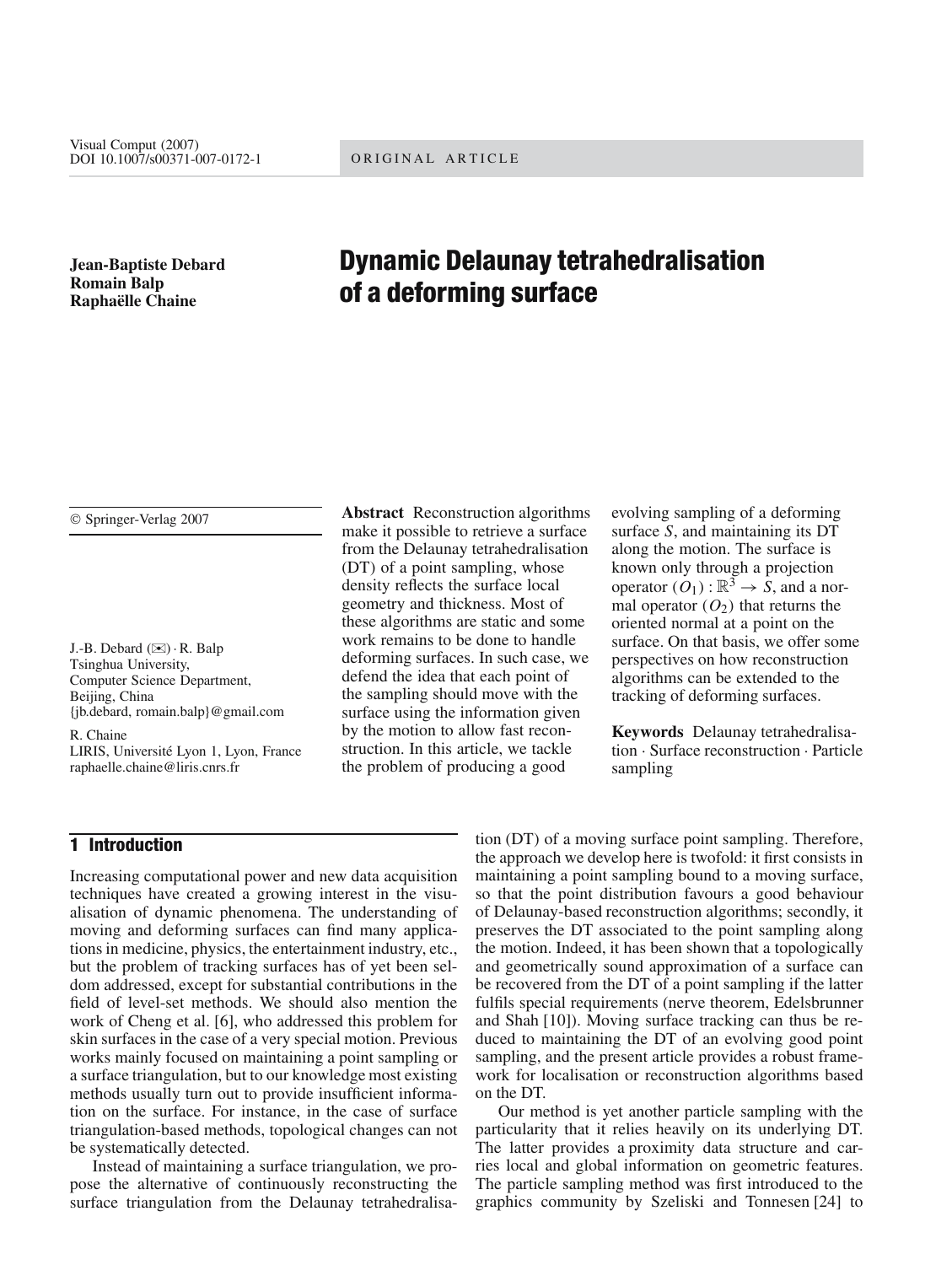#### J.-B. Debard et al.

simulate deformable surfaces and by Turk [25] for surface texture generation (see Fig. 1 for example of deformation). It was spread by Witkin and Heckbert [28] who clearly presented the problem through a simple numerical scheme. The technique consists in attaching particles to the surface and assigning to each of them an energy deriving from the interactions with other particles. Starting from an initial distribution, an iterative optimisation process allows a local minimum to be found that corresponds to a uniform distribution over the surface.

Although our algorithm can be used in any static situation, it might be slower than several other recent algorithms in this case. It has been designed for a moving surface, where the solution of a point sampling at time *t* is a good initial configuration for the optimisation scheme at time  $t + \Delta t$ . We provide a fast method, first by using the DT to improve the numerical scheme involved in numerous existing methods, but also by setting up a strategy for fast update of the DT.

We assume the surface *S* to be without boundary and  $C<sup>1</sup>$  at any time except when and where topological changes happen. The surface is probed only through two operators: a projection operator

$$
O_1: \mathbb{R}^3 \to S
$$

$$
x \mapsto \tilde{p}
$$

where  $\tilde{p}$  is the nearest point to *x* that belongs to the surface; and a normal operator

$$
O_2: S \to \mathbb{R}^3
$$

$$
p \mapsto n
$$

where  $n$  is the oriented normal to the surface at the coordinates of *p*. The results presented hereafter have been obtained using implicit surfaces ( $f(x) = 0$ ), along with a Newton–Raphson scheme (cf. Appendix 2) for the projection operator and the normalised gradient  $\mathbf{n} = \nabla f / |\nabla f|$ (computed using a first order finite differences scheme) for the normal operator. Our method handles motion in a discrete manner: at each time step, it maintains a point sampling which adapts to the local curvature and thickness, and maintains its DT. The adaptation has some limits, for instance, when and where topological changes occur, the point density does not grow to infinity: This is equivalent to the assumption that topological events arise between two time steps. Currently, our algorithm handles all kinds of topological changes except the appearance of a new connected component. This restriction follows from the very little knowledge we have of the surface through  $O_1$  and  $O_2$ , but further information about the surface can be used to solve this problem.

*Contributions.* To our knowledge, this is the first time a DT is used along with particle sampling to track a deforming surface. It allows for very few assumptions to be made on the surface while providing a good approximation of the surface using curvature and thickness adaptation. In a purely technical point of view, the contributions of this paper are:

- A new local curvature and thickness estimation of a sampled surface
- An improvement of the particle sampling scheme, in the coordinate descent strategy, in the computation of the Levenberg–Marquardt step and in the method to adapt the sampling to the curvature and the thickness of the surface
- A new strategy to update the DT in a lazy manner such that it does not destabilise the optimisation scheme

*Organisation.* Section 2 provides a state of the art particle sampling method. Section 3 describes our adaptive particle sampling method. In Sect. 4, we explain our algorithm for fast update of the DT and in Sect. 5, we illustrate the validity of the framework, using it for the reconstruction of a moving surface, and to present some benchmarks.

# **2 Related work**

The particle sampling (PS) method has been used for numerous purposes. Witkin and Heckbert [28] introduced it to tackle implicit surface visualisation and deformation problems. However, the PS method was later used to mainly handle static problems: implicit surface visualisation [17], texture mapping [29], implicit surface polygonisation [11, 15, 22, 26], surface simplification [20]. Actually, distributing a point set on a manifold is a widely investigated topic in applied mathematics [14]. Levet et al. [16] presented an anisotropic PS method based on the Witkin–Heckbert method to achieve point rendering [17] of an implicit surface. They later proposed a geometric method to perform a fast, almost optimal, particle sampling of a static surface, which needs several optimisation steps to reach an optimal configuration. Surprisingly, the PS method has been used mainly for static problems, although it appeared to be slow, as the iterative process might need a lot of steps before reaching a satisfying solution of the problem starting from a bad initial configuration. Nevertheless, it is obviously fast for motion problems, when the solution of the problem at time *t* is a good initial configuration of the problem at time  $t + \Delta t$ .

If the use of the PS method has been restricted to static cases, it is most probably because of localisation difficulties. Indeed, previous works rely on a localisation grid which needs to be refined, at a high computational cost, when it is too coarse. When dealing with an adaptive point sampling of a moving surface, such a method looses efficiency, as the grid needs to be refined almost as soon as curvature changes appear, and becomes totally inefficient if the grid is too refined. In this article we propose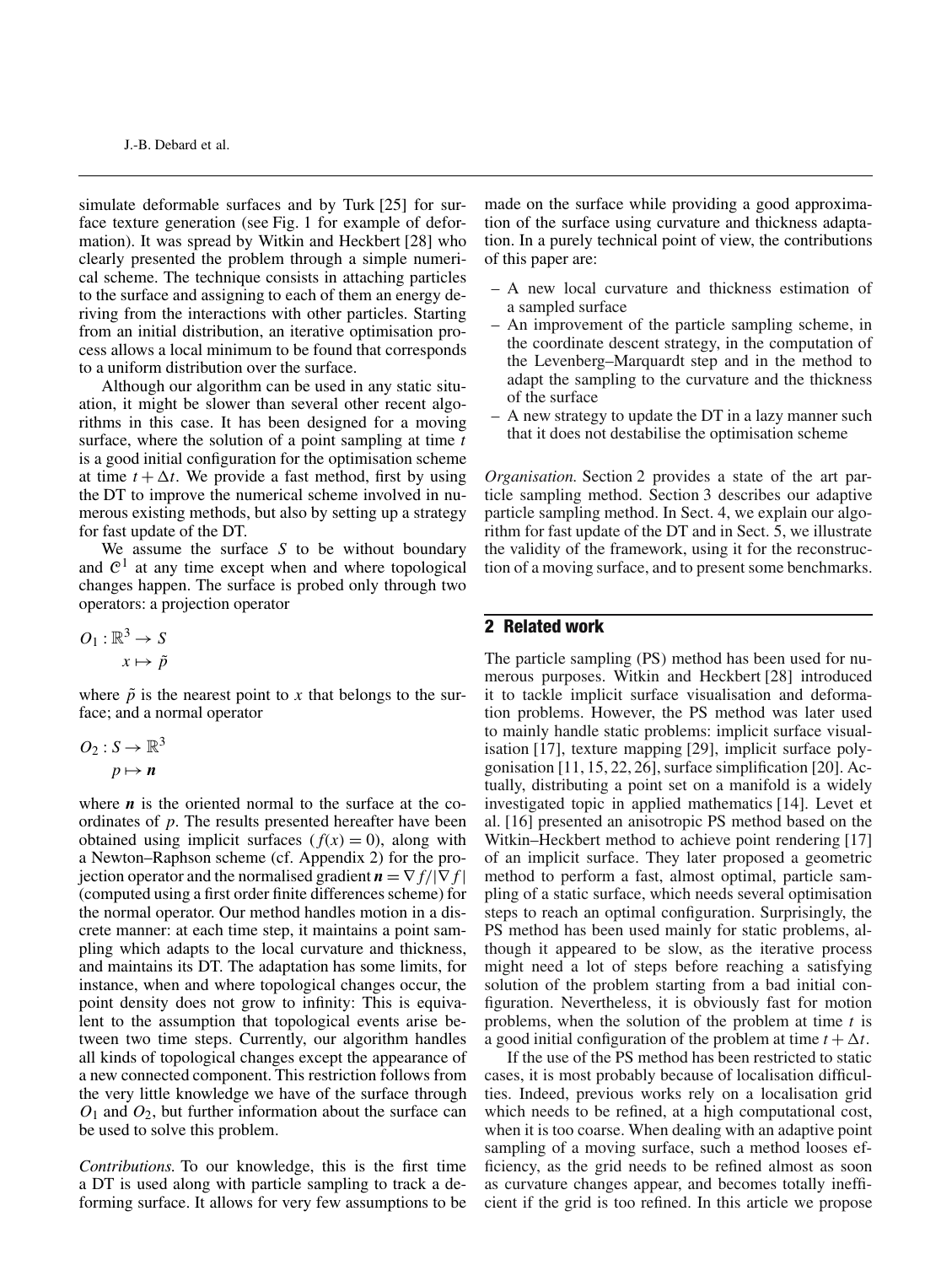to use the DT as an alternative powerful proximity structure. Hierarchical localisation structures such as octree or kd-tree used along with a *k*-neighbour algorithm, such as those proposed in [23], might be competitive compared with the DT, as such a data structure could be updated relatively quickly after the motion of one point. However, as we choose to maintain the DT for Delaunay-based reconstruction algorithms to be run on top of our algorithm, we find it elegant and valuable to use it to support the particle sampling.

The particle sampling method relies on an energy associated to the interaction between particles. Szeliski and Tonnesen [24] first used a Lennard–Jones potential function drawn from the physical Van der Waals forces to simulate this interaction. De Figueiredo et al. [11] used spring-mass force systems to sample and polygonise an implicit surface, and Turk used a reaction-diffusion model for textures generation [25] and surface retiling [26]. Witkin and Heckbert [28] proposed an optimisation scheme based on Gaussian repulsion to visualise and deform an implicit surface. The sampling produced is uniform with respect to the  $\mathbb{R}^3$  Euclidean metric restricted to the surface. Karkanis et al. [15] compared this last method to with their polygonisation algorithm, but their use of the PS method leads to an unbearably slow algorithm. Crossono and Angel [8] later proposed some modifications of the Witkin–Heckbert method, in order to work on 3D density images. They used the same repulsion energy as in [28] but set up a strategy to progressively adapt the scaling factor to the local curvature. Rösch et al. [21] extended the Witkin–Heckbert method to algebraic implicit surfaces with boundaries and self-intersections. Meyer et al. [18] also proposed several improvements of the

Witkin–Heckbert method, in order to avoid the tuning of too many parameters, and to make adaptive sampling: they derived a new energy which is less influenced by scale changes, and which can be tuned to control the number of particles needed or speed up computation. They also introduced the Levenberg–Marquardt method, therefore avoiding the tuning of the gradient step in the optimisation scheme, and added new coefficients in the energy expression so that it leads to adaptive sampling. Though this latter article provides deeper understanding of the particle sampling method and proposes some clever ideas, the results are still deceiving, as the algorithm remains slow and the adaptation to the curvature very limited.

# **3 Adaptive particle sampling**

Given a surface S and a metric  $d<sub>S</sub>$  defined on it, the particle sampling aims at distributing a set of points such that the distribution satisfies the best packing problem. This consists in maximising the smallest distance among *N* points bound to *S*

$$
d_S^N = \max_{p_1, \dots, p_N \in S} \min_{1 \le i < j \le N} d_S(p_i, p_j). \tag{1}
$$

According to [3], for *N* being sufficiently big, it can be considered that any best packing configuration is uniformly distributed on  $S$  relative to the metric  $d_S$ . The solution of the best packing problem thus always corresponds to a well spaced distribution over the surface *S* (Fig. 2). However this problem is never solved directly as the function to be maximised in Eq. 1 is non-regular (i.e.  $C^0$  but



**Fig. 1.** Morphism between the bunny and a torus (*top*), and deforming sphere sampling (*bottom*), illustrating the dynamic adaptability of the sampling to the curvature and thickness changes of the surface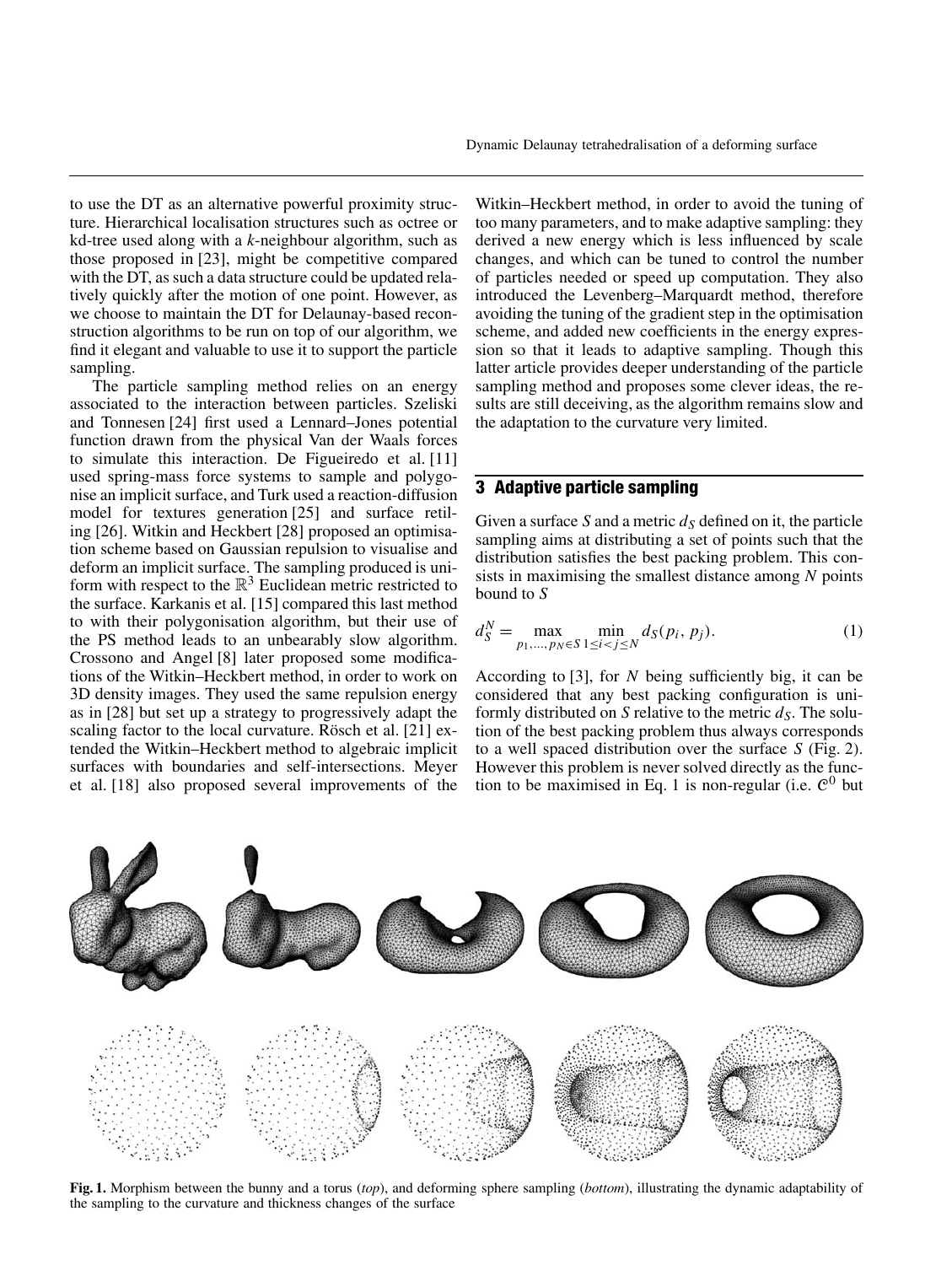

**Fig. 2.** Hexagonal packing, solution of the best packing problem in the plane with the Euclidean metric

not differentiable). Instead, it is a common approach to define an energy  $E: (S)^{\text{card}(\mathcal{P})} \longrightarrow \mathbb{R}$  on the point set  $\mathcal{P}$ , which is generated by mutual repulsion between each pair of points

$$
E = \sum_{i \in \mathcal{P}} E_i = \sum_{i \in \mathcal{P}} \sum_{j \neq i} E_{ij}
$$
 (2)

where  $E_{ij} = f(d_S(p_i, p_j))$  is a  $\mathcal{C}^2(S \times S)$  function centered on point  $p_j$ . In practice,  $d_S$  is approximated by the Euclidean metric  $d$  in  $\mathbb{R}^3$  and an optimisation scheme is used to find a minimum of this energy. The sampling is uniform in the sense of the geodesic metric  $d<sub>S</sub>$  only if the support of the energy functions at each point is sufficiently small and the distribution on the surface is dense enough.

## 3.1 Choice of the energy function

Needless to say, the energy function has to be carefully chosen so that the point distribution corresponding to the energy minimum is as close as possible to the solution of the best packing problem. The Gaussian energy

$$
E_{ij} = e^{-\frac{r_{ij}^2}{\sigma_i^2}}
$$

(where  $r_{ij} = p_j - p_i$  and  $r_{ij} = d(p_i, p_j)$ ) was first used by Witkin and Heckbert in [28]. This energy can lead to bad minimal energy configuration if the scaling factor  $\sigma_i$  is too small or too big as shown in Fig. 3. Witkin and Heckbert [28] set up a complex scheme to control  $\sigma_i$ , but we find that a direct method to scale the energy consists in defining  $\sigma_i$  as a function of  $d(p_i, p_{j_0})$ , where  $p_{j_0}$  is  $p_i$ 's nearest neighbour (see Fig. 3)

$$
\sigma_i = \frac{r_{ij_0}}{\sqrt{2}}.
$$

With this "moving" definition of  $\sigma_i$ ,  $p_i$  is submitted to the repulsion of at least one particle throughout the process. At equilibrium it will be stuck in a well defined minimum, which is equidistant from the closest particles. Other particles do not have any influence on the definition of that minimum since their contribution to  $E_i$  is negligible in that area. This means that they can be suppressed from the



**Fig. 3.** To be a suitable repulsion energy, the Gaussian energy of a particle induced by its nearest neighbour should be such that  $\frac{\sigma^2}{\sqrt{2}} < r < 2\sigma$ , where *r* is the distance between the two particles

definition of  $E_i$ ; this is of critical importance from a computational point of view. Moreover, the DT is a geometric structure that states proximity relationships on a set of points, and allows us to wipe out the problem encountered in previous PS methods of localising relevant points. For the energy expression  $E_i$ , we consider only the neighbours of  $p_i$  in the DT, and among them, we prune irrelevant ones, i.e. those whose normal to the surface clearly indicates that they belong to other parts of the surface and those located beyond a distance  $2\sigma_i$  from  $p_i$ . The scaled energy now reads

$$
E_i = \sum_{j \in \text{neighbours}(p_i)} e^{-\frac{r_{ij}^2}{\sigma_i^2}}.
$$

This energy is stable, efficient and can be computed very quickly. It further simplifies the calculus of our optimisation scheme.

#### 3.2 Optimisation scheme

Uniformly distributing a set of points by minimising an energy *E* on a surface is a difficult optimisation problem. The energy expression is far too complex to be readily used in an advanced optimisation method. Since variables (i.e. particles) are loosely coupled, it is worth applying a simple coordinate descent method where only one particle is free at a time and all the others remain fixed (cf. Fig. 4), as done by Meyer et al. [18].

#### 3.2.1 Coordinate descent

Given the energy  $E(k)$  associated to the point sampling's configuration *k*, if the displacement of at least one particle leads to  $E(k+1)$  such that  $E(k+1) < E(k)$ , we proceed with the coordinate descent. When no particle displace-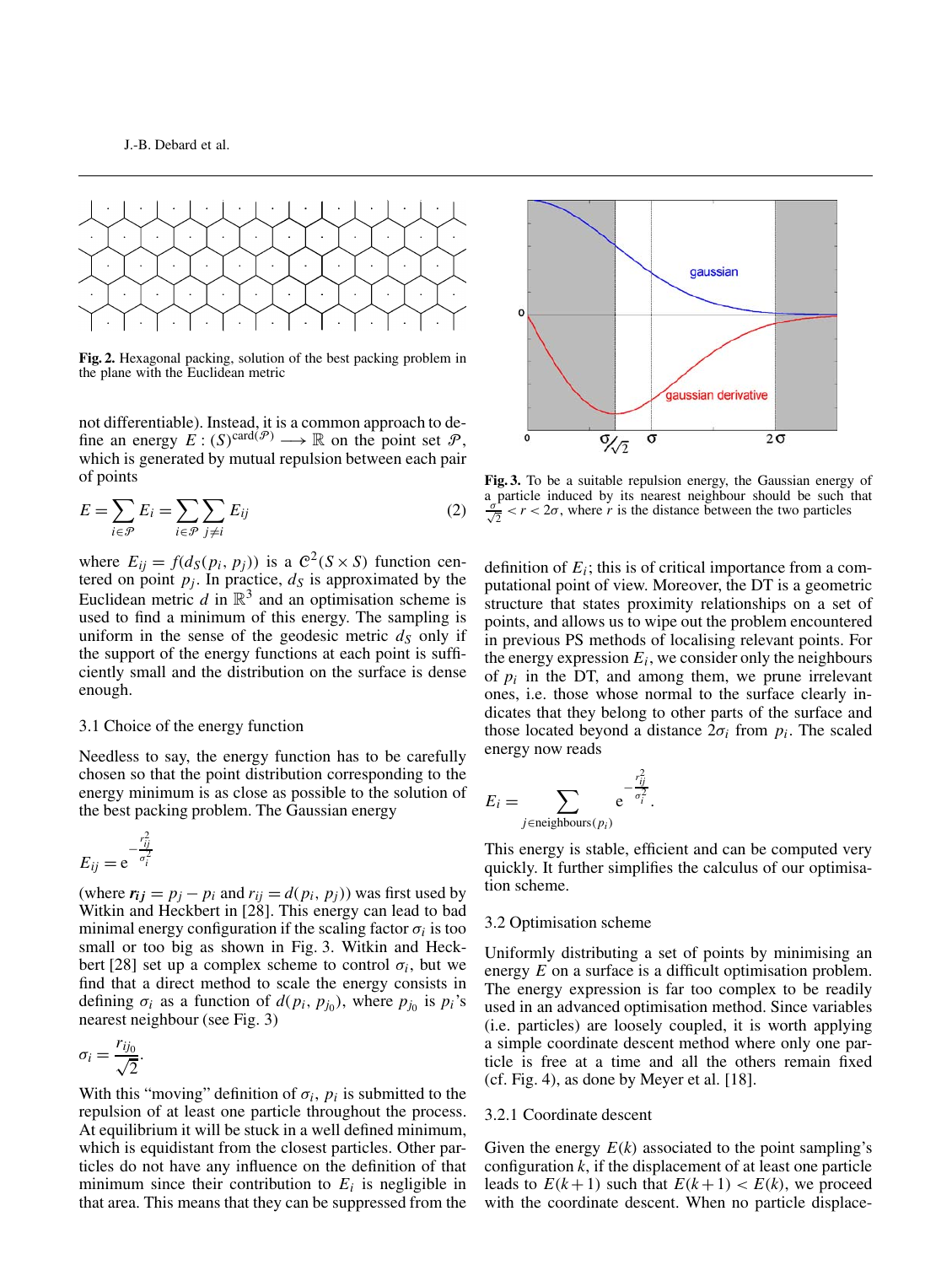

**Fig. 4.** Coordinate descent method in the plane along the directions of the axis

ment leads to a decrease of the energy, the minimum has therefore been reached, and the iterative process is stopped. This method can be quite inefficient if particles are selected one after the other, because some particles might be in a position where they can not minimise the energy any further. Therefore, we improved the scheme by only selecting particles that can lead to substantial decrease of the energy: when the displacement  $|m_i|$  of a particle  $p_i$  is big with regard to its scale factor  $\sigma_i$ , i.e.

$$
\frac{|m|}{\sigma_i} > \text{THRESHOLD},
$$

(in practice, we set the *THRESHOLD* to 0.05) we decide that its nearest neighbours and itself are good candidates for further steps. When there is no longer any candidate, all particles are stabilised and the algorithm terminates.

#### **Algorithm 1.** Coordinate descent

**Require:** *E* an energy function,  $\{p_1, \ldots, p_N\} \subset \mathbb{R}^3$ **Ensure:**  $E(p_1, \ldots, p_N)$  reaches a local minimum **let** *Candidate*\_*list* be a FIFO list push every point in *Candidate*\_*list* **while** *Candidate*\_*list* is not empty **do** pop a candidate  $p_i$  and compute its new position  $p_i^{\text{new}}$ **if**  $\frac{d(p_i^{\text{new}} - p_i)^2}{2}$  $\frac{P_{12}}{\sigma_i^2}$  > *THRESHOLD* then *i* push *p*new *<sup>i</sup>* in *Candidate*\_*list* push the nearest neighbours of  $p_i^{\text{new}}$  in *Candidate\_list* if not already in it **end if end while**

When all particles are fixed except particle *pi*, the latter is moved to a new position so that the diminution of  $E$  in this "direction" is maximum. If we assume  $E_{ij} \approx E_{ji} \forall j$  (cf. Eq. 2), decreasing *E* is then equivalent to decreasing  $E_i$  and the problem is reduced to minimising the energy

$$
E_i(p_i):S\longrightarrow\mathbb{R}.
$$

Note that, here,  $E_i$  is a function of  $p_i$  only, since all the other parameters are fixed. We now assume that if the distribution is dense enough, the surface can be considered to be almost plane in the region which contains  $p_i$  and its nearest neighbours. Let  $\mathcal{T}_i$  be the corresponding tangent plane. Under such conditions, the problem is almost equivalent to minimising

$$
F_i(p_i): \mathcal{T}_i \longrightarrow \mathbb{R}
$$

where  $F_i = \sum_{j \neq i} F_{ij}$  and  $F_{ij} = e^{d(p_i, q_j)^2/\sigma_i^2}$ .  $F_i$  refers to the "tangential" energy of particle  $p_i$ , and  $q_j$  is the projection of  $p_i$  on  $\mathcal{T}_i$ . Reducing the energy minimisation 3D problem to a problem in the tangential plane leads to substantial computational acceleration. This approach further ensures that particles are bound to the vicinity of the surface, preventing any displacement to the opposite side of the surface. However, this new optimisation process must be constrained by the decrease of  $E_i(p_i)$ .

## 3.2.2 Optimising *Fi* with regards to *pi*

The Hessian matrix  $H_i$  of an energy  $F_i$ , expressed as a function of  $r_{ij}$  ( $j = 1, ..., N_i$ ,  $j \neq i$ ) can be developed into

$$
H_{i} = \frac{\partial^{2} F_{i}}{\partial p_{i}^{2}} = \sum_{j=1, j \neq i}^{N_{i}} \left[ \frac{\partial^{2} F_{ij}}{\partial r_{ij}^{2}} \left( \frac{\mathbf{r}_{ij}}{r_{ij}} \otimes \frac{\mathbf{r}_{ij}}{r_{ij}} \right) + \frac{1}{r_{ij}} \frac{\partial F_{ij}}{\partial r_{ij}} \left( I - \frac{\mathbf{r}_{ij}}{r_{ij}} \otimes \frac{\mathbf{r}_{ij}}{r_{ij}} \right) \right].
$$
 (3)

According to Meyer et al. [18], the second term inside the sum can be ignored, since first order derivatives tend to zero in the vicinity of the minimum. A first order approximation of the displacement  $h_i$  of particle  $p_i$  which ensures that  $\nabla F_i(p_i + h_i) = 0$  is

$$
h_i = -H_i^{-1} \nabla F_i.
$$

This approximation alone might lead to erratic behaviour and might not converge when starting from a remote point, because the Hessian's approximation is not valid. This problem is solved by applying the Levenberg– Marquardt (LM) method. The latter is a trusted regionbased method which proposes to condition the Hessian matrix in an adaptive way. The conditioned Hessian matrix reads

$$
\tilde{H}_i^{lm} = \begin{cases} H_i^{ll} . (1 + \lambda_i) \\ H_i^{lm}, & l \neq m. \end{cases}
$$

The LM method ensures that there always exists a  $\lambda_i > 0$ such that  $h_i$  lays in the neighbourhood of the initial position  $p_i$  (i.e. within the distance to the nearest neighbour).

This optimisation scheme is modified to find the minimum of  $F_i$  in  $\mathcal{T}_i$ , and the following constraint is further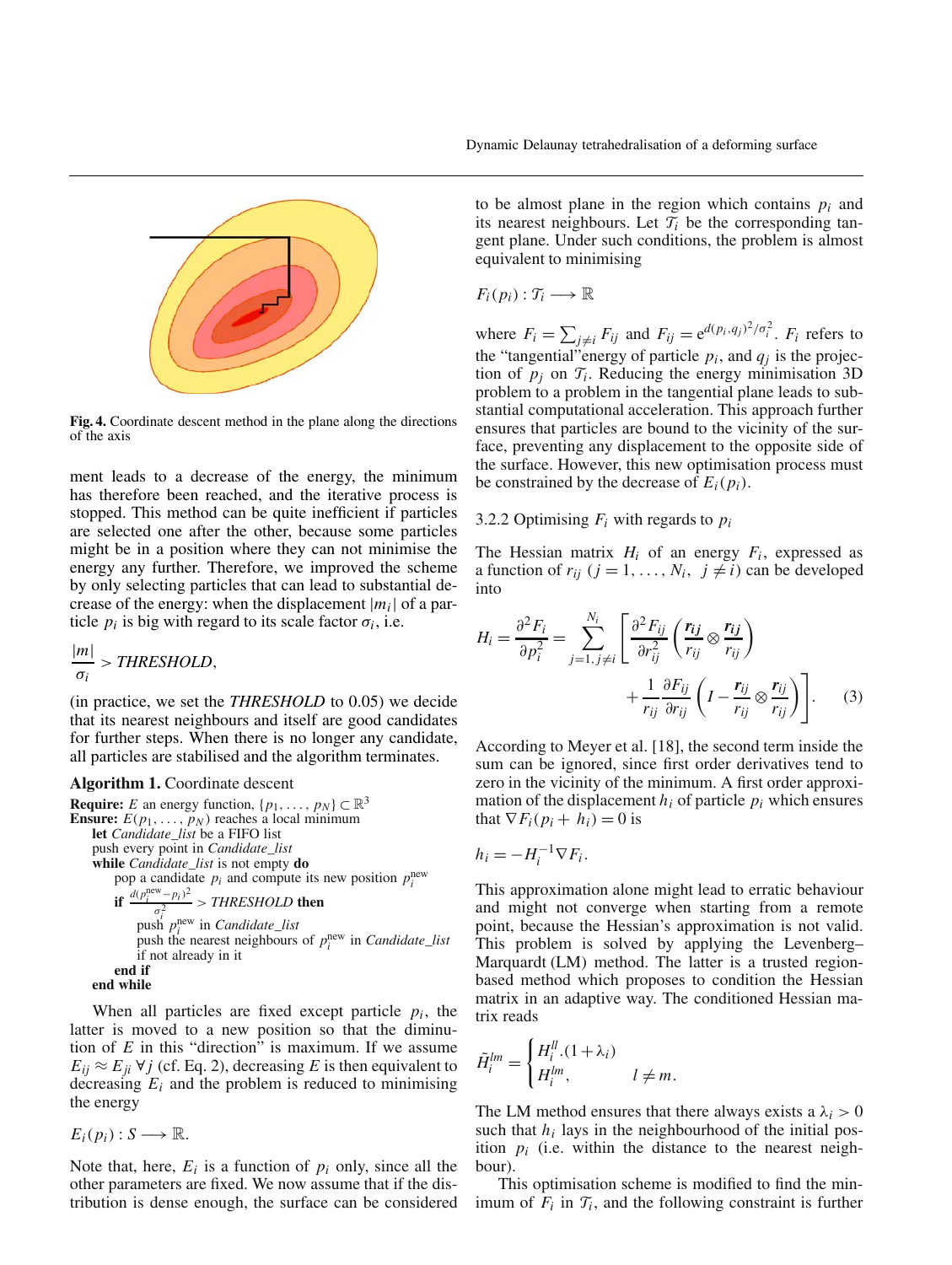added:

$$
E_i(p_0,\ldots,O_1(p_i+h_i),\ldots,p_n) \leq E_i(p_0,\ldots,p_i,\ldots,p_n).
$$

See Algorithm 2 for the pseudo-code of the LM method. The details of the calculus for the LM step are given in Appendix 1.

**Algorithm 2.** Levenberg–Marquardt (LM)

**Require:**  $E_i \in \mathbb{C}^2(S)$ ,  $p_i \in S$  and  $\lambda_i > 0$ **Ensure:**  $E_i(O_1(p_i + h_i)) < E_i(p_i)$ **let**  $h_i(F_i) \leftarrow \tilde{H}_i^{-1} \nabla F_i$ **while**  $E_i(O_1(p_i + h_i)) < E_i(p_i)$  **do**  $\lambda_i \leftarrow 10 \times \lambda_i$ compute  $\tilde{H}_i$  (Eq. 3)  $h_i \leftarrow \tilde{H}_i^{-1} \nabla F_i$ **end while**  $\lambda_i \leftarrow \frac{\lambda_i}{10}$ **return** *hi*

## 3.3 Changing the metric for adaptive sampling

The particle sampling method presented in the previous sections relies on the DT of the sampling. The DT provides direct information on neighbouring relationships and ensures that the geodesic metric can be approximated by the Euclidean one. Our article further aims at providing a robust method to produce a sampling configuration that favours reconstruction algorithms based on the DT. Amenta et al. [2] proved that, provided the input pointset density is proportional (with a sufficiently small coefficient) to the distance to the medial axis ( $\epsilon$ -sample), their CRUST algorithm produces a surface approximation which is similar to the surface itself from both geometrical and topological points of view. A review of the algorithms which provide similar guaranties is given in [4, 9].

In practical cases, it is difficult to check whether a point-set is an  $\epsilon$ -sample for a given surface. Allegre et al. [1] therefore proposed an alternative method which relies on other interesting properties of point samplings. Their idea consists in using a geometric radius based on the normal deviation, and a local thickness, rather than the distance to the medial axis. The geometric radius and the local thickness are both defined on continuous surfaces, but they can be readily approximated on point samplings. Exploiting the DT and the normal operator  $O_2$ , we propose a novel approximation of those quantities. These approximations are used to define a new metric, which is then used in our optimisation scheme, therefore ensuring that the point distribution adapts to the local curvature and to the thickness of the deforming surface. In the following sections, we give the definitions of the normal deviation and the thickness, and present the way they are used in the optimisation scheme.

## 3.3.1 Normal deviation radius

The normal deviation  $k_i^{\text{nd}}$  of the sampling at  $p_i$  is defined by

$$
\left(k_i^{\text{nd}}\right)^2 = \max_{j \in N(i)} \frac{1 - n_i \cdot n_j}{r_{ij}^2}
$$

where  $N(i)$  refers to the neighbours of  $p_i$  in the DT which are on the same side of the surface (i.e.  $n_i \cdot n_j > 0$ );  $r_{ij}$  refers to the distance between  $p_i$  and  $p_j$  (as above), while  $n_i$  and  $n_j$  are the normals to the surface in  $p_i$  and  $p_j$ , respectively (cf. Fig. 5).

## 3.3.2 Thickness

The thickness at point  $p_i$  is a property defined on the surface, which corresponds to the distance between *pi* and the nearest point that lies on an opposite region of the surface (see Fig. 6). It is estimated from the DT by

$$
(th_i)^2 = \min_{j \in N_{\text{del}}(i), n_i n_j < 0} d_{ij}^2
$$

where  $N_{\text{del}}(i)$  refers to the Delaunay neighbourhood of  $p_i$ .

## 3.3.3 Adaptation coefficient *ki*

The adaptation coefficient  $k_i$  is a combination of the Delaunay-based information carried by  $k_i^{\text{nd}}$  and the





**Fig. 6.** Radius of curvature *r<sup>k</sup>* (*red*) and thickness *th* (*grey*)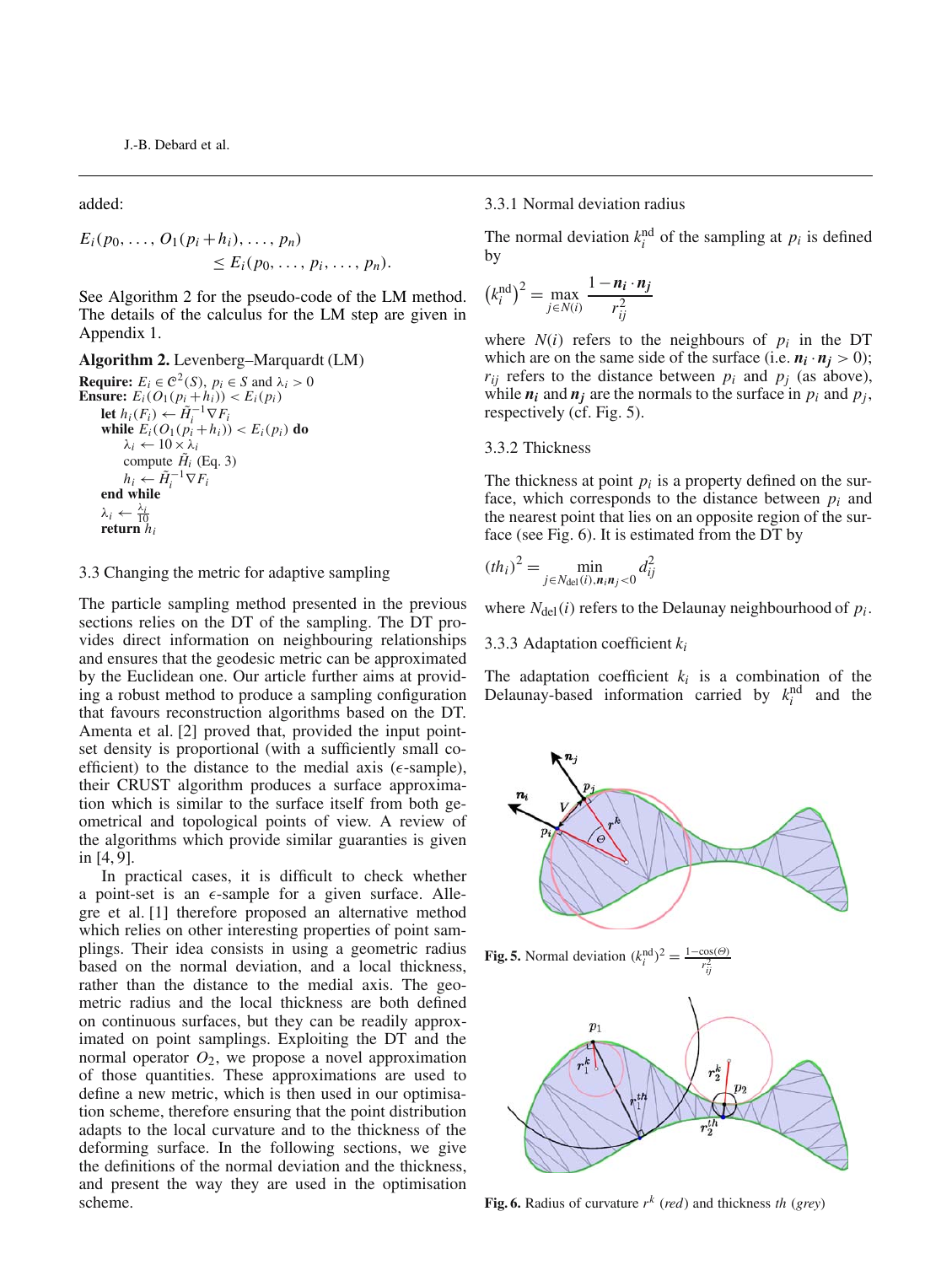surface-based information carried by *thi*. We use this coefficient to distort the metric locally

$$
k_i^2 = \max\left((k_i^{\text{nd}})^2, \frac{1}{th_i^2}\right)
$$

## 3.3.4 Changing the metric

In previous works, an adaptation of the point sampling to the curvature was achieved by adding weights in front of the  $E_i$  in the energy expression Eq. 2 [18], or by modifying the scaling radius  $\sigma_i$  [8, 15]. It turns out that modifying the scaling radius leads to extremely slow convergence, while adaptability is limited when adding weights. The key to handling adaptation is not to modify anything in the energy expression, but to change the metric instead (Fig. 7)

$$
d^{2}(p_{1}, p_{2}) = \left(\frac{k_{1}^{2} + k_{2}^{2}}{2}\right)|p_{1} - p_{2}|^{2}.
$$

Note that the scaling radius  $\sigma_i$  is defined using this new metric. The notion of surface neighbourhood is not affected by the metric change, therefore the DT is still defined using the Euclidean metric. Results of the adaptation can be seen on the deforming sphere of Figs. 1 and 8.

# 3.3.5 Controlling density

In order to provide an adaptive sampling while ensuring fast convergence of the PS method, some points need to be added or removed in the course of the algorithm. We



**Fig. 7.** Neighbourhood of  $p_i$  in the feature size dependent metric

thus define the following rules: As soon as a particle  $p_i$  is no longer a good candidate, i.e. if  $\sigma_i < \Sigma_{\text{min}}$  the particle is deleted; if  $\sigma_i > \Sigma_{\text{max}}$  the particle splits into two particles that are pushed in the candidate list,  $\Sigma_{\text{min}}$  and  $\Sigma_{\text{max}}$  being



**Fig. 8.** Adaptive reconstruction of the Stanford bunny (13K points)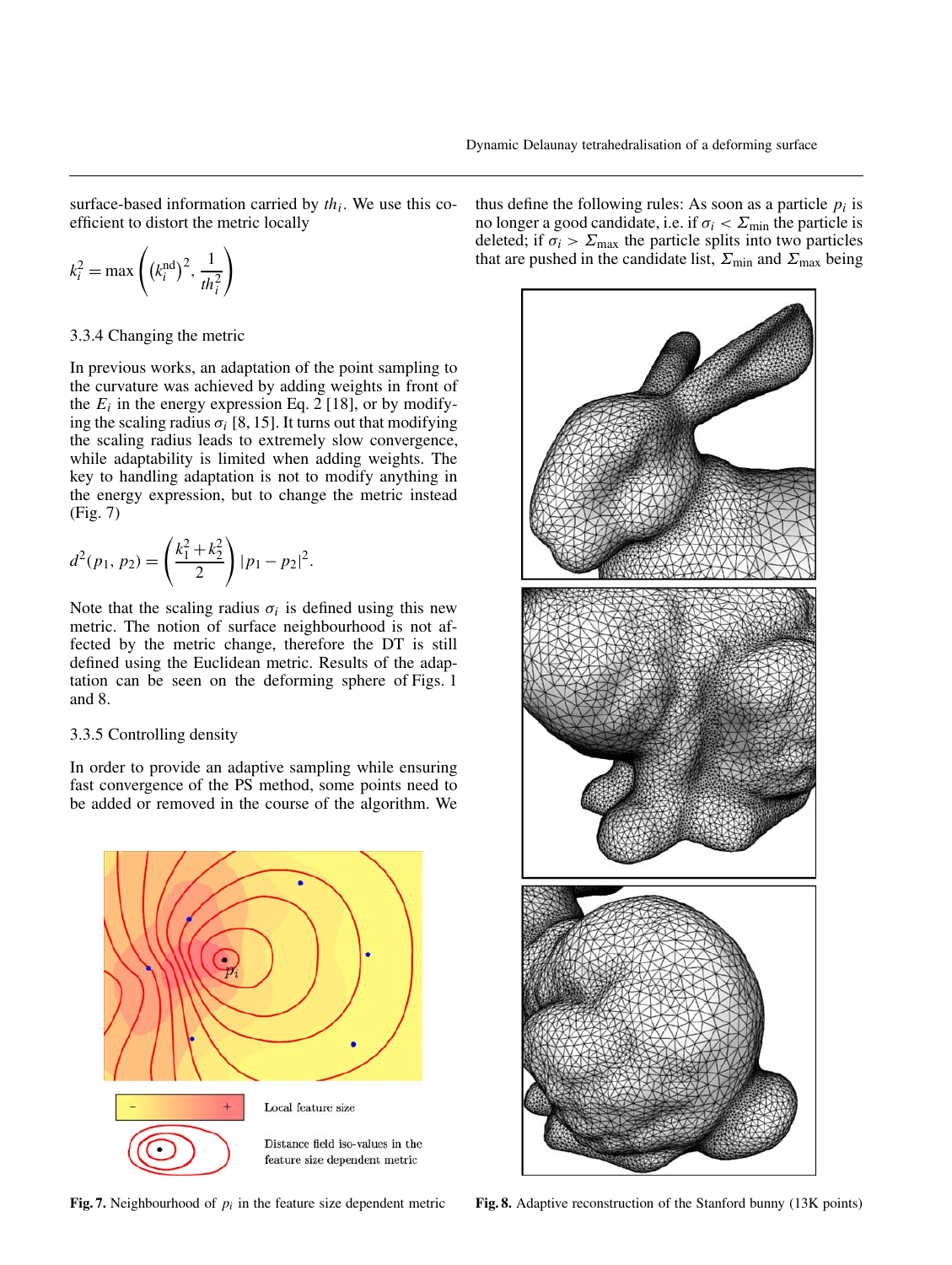a user defined threshold. In our experiment we noted that good results were obtained with  $\Sigma_{\text{max}} \approx 2 \Sigma_{\text{min}}$ .

# **4 Fast update of the DT**

When a particle has been moved, the DT needs to be updated accordingly. No satisfying methods have yet been released to update the DT efficiently, but many strategies are still possible.

## 4.1 Overview of existing algorithms

Most existing works deal with the Delaunay update of several points simultaneously in motion. Guibas and Russel [13], proposed three different algorithms to update the vertices of the DT simultaneously. The first one is based on the kinetic data structures (KDS) introduced by Bash and Guibas [12]. The idea behind the KDS is to maintain a set of certificates which ensure that the Delaunay properties remain valid. When a certificate fails, the KDS recomputes the parts of the structure which need to be changed and updates the set of certificates. There is one certificate per facet. The KDS method is unbearably slow when all the points move simultaneously, since the algorithm needs to separate the roots of a degree-6 polynomial to determine a certificate's failure time. Moreover, the KDS can not handle degenerate cases where several events happen at the same time (for instance, when more than six points are cospherical or more than four points are coplanar).

The idea of the second method is to update only what needs to be updated to recover the DT, relying on two predicates:

- The embedding predicate which is true for a vertex if all the tetrahedra incident to this vertex are embedded in  $\mathbb{R}^3$
- The Delaunay predicate which is true for a vertex if every union of two adjacent tetrahedra incident to this vertex are of Delaunay (meaning the circumscribing sphere of one tetrahedron does not contain any vertex of the other tetrahedron in its interior)

All the vertices are moved to their final position, and in a first step, the vertices whose embedding predicate has failed are successively removed from the DT and put in a list until the tetrahedralisation is embedded in  $\mathbb{R}^3$ . In a second step, the same strategy is applied on vertices which the Delaunay predicate has failed. At the end of these loops, the remaining tetrahedralisation verifies the Delaunay properties, and all the removed points are reinserted in the DT.

The removal operation and the localisation task required for reinserting a point are the most time-expensive routines of this strategy. Guibas and Russel finally proposed an improvement of the second step of the second method, by trying to flip in order to recover the DT from the embedded tetrahedralisation. The flipping heuristic can fail as reported in [13]: in this case, the DT has to be recomputed from scratch. Fortunately enough, this last strategy did not fail so often in their experiments and appeared to be the fastest presented in their benchmarks.

4.2 Moving vertices one after another

In the present situation, vertices are moved one after the other, and the information on the previous position of a vertex can thus be used for fast localisation of its target position. If a vertex violates the embedding or the Delaunay predicate, the inserting-removing strategy can then be performed on that basis (see Algorithm 3). This strategy reduces the localisation cost to zero in the case of small particle displacement. However, the point removal routine monopolizes 9/10 of the global computational time. In our method, the Levenberg–Marquardt scheme ensures that a particle can not escape its first-neighbour ring in one step. Therefore, when a point moves, its neighbourhood is only slightly altered and we can update the DT in a lazy manner, without disturbing the optimisation scheme.

## **Algorithm 3.** move\_point

```
Require: v \in E a vertex of the DT DT(E), p_{\text{new}} \in \mathbb{R}^3Ensure: DT is the DT of E when v has moved to p_{\text{new}}let p_{old} be the position of v
set v to the position p_{\text{new}}if v does verify the embedding predicate then
    if v does verify the Delaunay predicate then
        return
    end if
end if
set v to its old position p_{old}insert pnew in DT
remove v from DT
```
## 4.3 Lazy update

We propose to associate two distinct positions to each vertex of the DT: the first one corresponds to the true position which is used in the sampling optimisation, while the second one is fictitious and allows the Delaunay properties to be satisfied. We also define a strategy to ensure some DT-based relevance between the two positions. A score is associated to each vertex, indicating how strongly its true position violates the embedding and Delaunay properties after a move:

- If the vertex does not verify the embedding predicate at its true position, its score is incremented by *s*1.
- If the vertex does verify the embedding predicate, but does not verify the Delaunay predicate at its true position, its score is incremented by  $s_2$ .

When the score of a vertex reaches *s*limit, the vertex is moved by insertion/suppression (as we stated experimentally that it is faster to insert first and then remove than the inverse).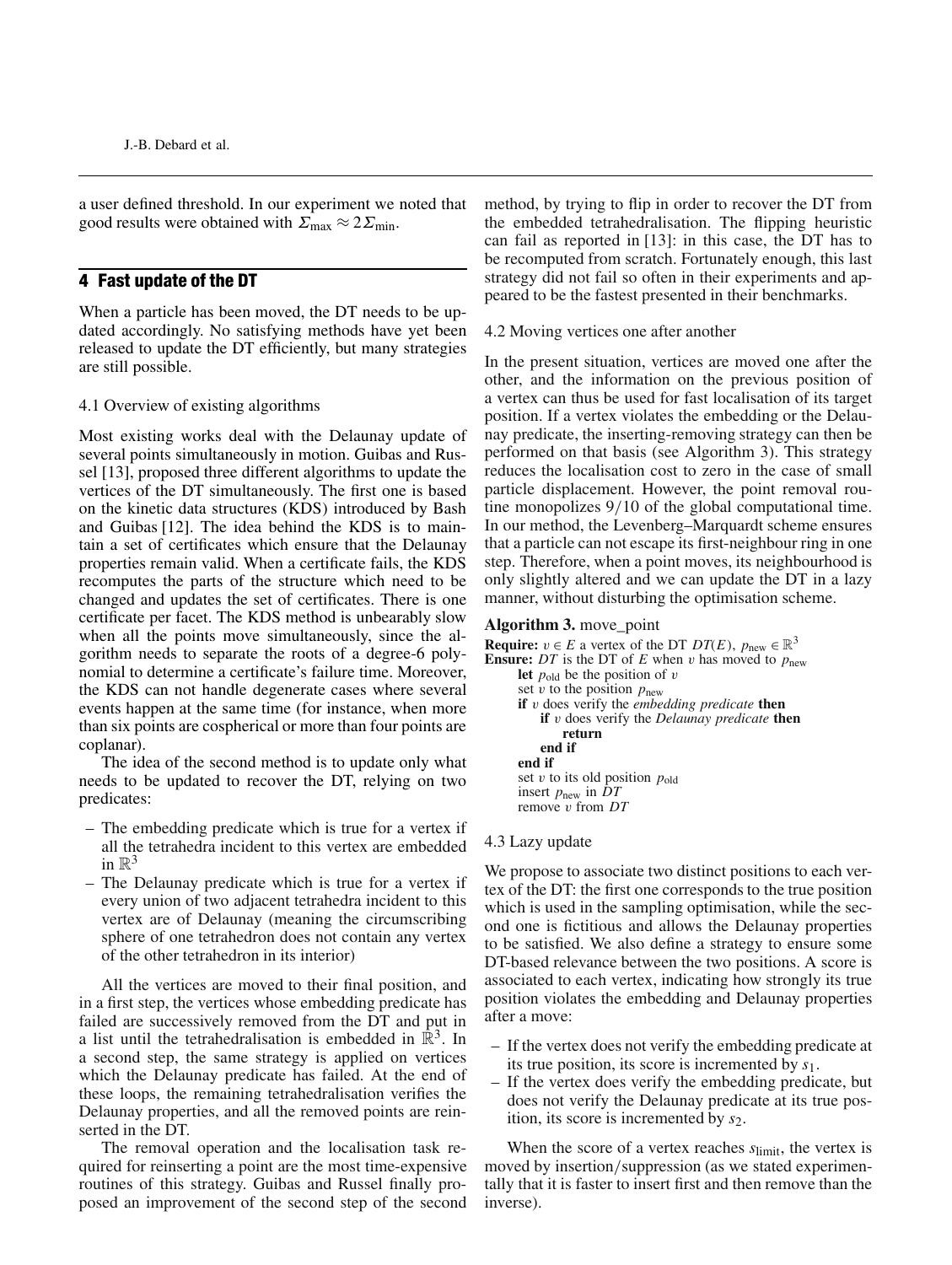**Table 1.** Algorithm profile, with basic (*top*) and lazy (*down*) Delaunay update, on the following experiment: a set of 3000 points is distributed on the ellipsoid, starting from a very bad configuration and ensuring that particles can be neither added nor deleted. All the particles have to move until they reach their equilibrium position and the algorithm thus meets all situations from the worst case to the best one as shown in Fig. 9. Hence, the experiment reflects the relative cost of each subroutine on the average

| Name                  | Subroutine                                                               | CPU time $(\%)$                                          |
|-----------------------|--------------------------------------------------------------------------|----------------------------------------------------------|
| Move_point<br>LM      | Remove<br>Delaunay predic<br><b>Insert</b><br>Embedding_predic<br>Locate | 92.59<br>74.31<br>6.58<br>2.90<br>0.62<br>0.06<br>7.41   |
| Lazy move point<br>LM | Remove<br>Delaunay_predic<br>Embedding predic<br><b>Insert</b><br>Locate | 81.15<br>49.00<br>11.59<br>2.70<br>2.06<br>0.07<br>18.85 |

The laziness consists in deferring the updating of the neighbourhood of a point as long as possible. In our algorithm, the values of *s*1, *s*<sup>2</sup> and *s*limit were set to 2, 1 and 4, respectively. We experimentally stated that if the maximum score value is higher than 4, the update scheme is "too lazy" and influences the optimisation scheme. In fact, the latter converges more quickly, but the final configuration is too different from the solution of the best packing problem.

This strategy might not win the prize of elegance, but it reduces the calls to the vertex removal routine by more than 3, and reduces the computation time by a factor of 3. The Delaunay update routine still remains the bottleneck of the whole algorithm as shown in Table 1.

# **5 Applications and results**

We have tested our algorithm on various examples including static and dynamic shapes defined by different implicit surface representations. Indeed, implicit surfaces provide direct expressions for the operators  $O_1$  and  $O_2$ . Simulation results show that our method ensures excellent adaptation



**Fig. 9.** Very bad initial distribution (*left*), and final configuration (*right*), on the ellipsoid with 3000 points



**Fig. 10.** Morphism between the bunny and the torus (50 frames), the *blue* and *red lines* show the number of particles removed and added during the computation of the *i*th frame, respectively; the *green line* represents the CPU time required to compute one frame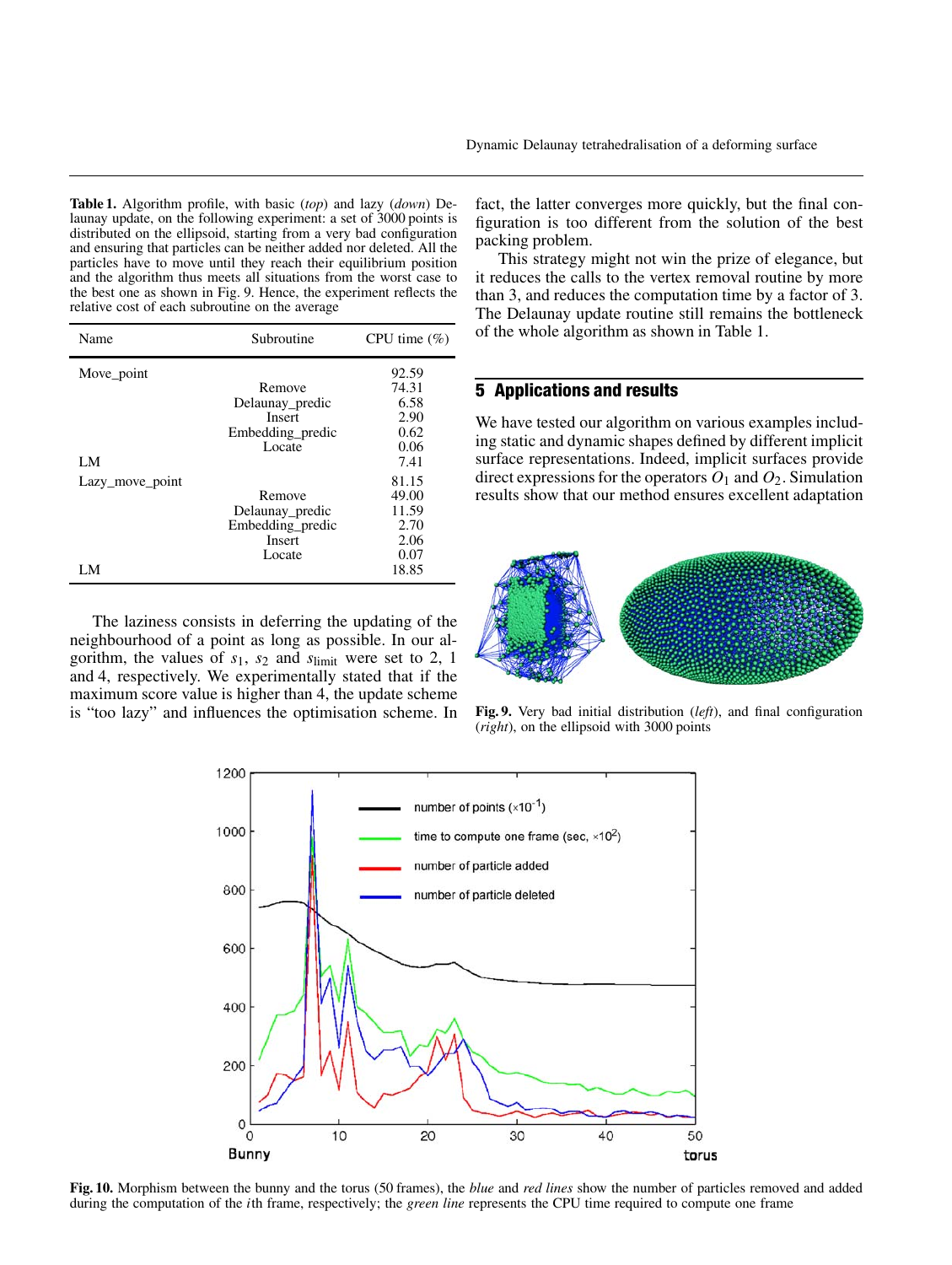#### J.-B. Debard et al.

to the curvature and thickness of the surface, and that geometrical and topological changes are always handled properly. Three different kinds of representation were used, namely skeletal implicit surfaces, frequency-based representation using spherical harmonics [19], and variational implicit surfaces using radial basis functions. A good test for our algorithm is the morphism of two shapes. We used the work of Turk and O'Brien on variational implicit surfaces [27] to compute a morphism between the Stanford bunny and a torus (Fig. 1, top).

As far as the DT is concerned, we used the data structure design offered by the CGAL library [7], since it provides average constant time operation for the "neighbours request", "point insertion" and "point removal" routines. To illustrate the adequacy of dynamic particle sampling with Delaunay-based reconstruction methods, our algorithm was coupled with the Delaunay-based convection algorithm proposed by Chaine [5]. All the shapes presented in this article were extracted from the DT using this approach.

Figure 10 presents a synthetic benchmark of the algorithm running on a 50 frames morphism between the bunny and the torus, starting with about 8000 points and ending with 4800 points. We ran this experiment on a AMD64 3000+ with 2 Gb of memory. It took 3 s to compute a frame on average, 1.6 s on average when no big geometrical changes occurs, and a lot longer when such an event happens, namely, around topological changes, when the ears of the bunny collapse (three connected components appear and then collapse) and when handles appear (three handles appear and two of them then disappear). During these big geometrical changes, many particles have to be removed or inserted in some regions to satisfy the required density. Moreover, due to the bad shape of the implicit function near topological changes, the projection operator sometimes fails to reproject an inserted point at its nearest point on the surface, and some points are therefore inserted and immediately removed thereafter, which explains why the curve of removed points follows those of added points on the graph of Fig. 10.

# **6 Conclusion and future works**

In this article we have coupled the particle sampling method to the problem of tracking the DT associated to the sampling. In particular, we have shown that the DT properties can be exploited in replacement of the usual localisation grid, and allows a parameter-free definition of the energy involved in the particle sampling method. The DT was further used to define a new metric which reflects the surface local curvature and thickness. This metric is used to adapt the sampling to surface geometrical properties, and permits the obtaining of a DT which is very well adapted to reconstruction purposes.

On that basis, we have improved existing numerical schemes by exploiting the local points' configuration, and speeded up convergence. As far as maintaining the DT is concerned, we have adopted a lazy update strategy that allows to postpone heavy operations as long as they are not considered necessary. The bottleneck of our algorithm is obviously the vertex removal and the update of the DT. Our present investigations aim at suppressing the need for point removal in the update algorithm. In particular, we worked on a KDS that moves one vertex at a time. The latter is expected to work well, since certificates are only degree-2 polynomials in this case. However, to date, our results with this KDS have not been as good as expected. The present work is naturally oriented towards kinetic surface reconstruction issues. However it shall also be extended to surfaces where the operators  $O_1$  and  $O_2$  are not easily supplied.

# **Appendix 1: Details of the calculus for the optimisation step**

In [18], the optimisation step is calculated in  $\mathbb{R}^3$  and projected in the tangent plane afterward, but when the step is computed in the tangent plane directly, the calculus is much more simple. For instance we avoid the inversion of a 3 × 3 matrix. Let { $o \in \mathbb{R}^3$ ,  $a \in \mathbb{R}^3$ ,  $b \in \mathbb{R}^3$ } be a coordinate system for the tangent plane  $\tilde{T}_i$ , where  $o = p_i^0$  (the subscript 0 refers to the initial position of the particle). We denote  $v^{(1)}$  and  $v^{(2)}$  the coordinates of a vector  $v \in \mathcal{T}_i$ along *a* and *b*, respectively. At each time step of the coordinate descent,  $\sigma_i$  is constant. The tangential energy  $F_i$  is then  $C^{\infty}$  and the calculus of  $\nabla F_i$  and  $H_i$  is very simple. Let  $s_{ij}$  be the projection of  $r_{ij}$  on the tangent plane  $\mathcal{T}_i$ , and  $n_{ij} = \frac{r_{ij}}{r_{ij}}$ , as shown in Fig. 11. The tangential energy reads

$$
F_i = \sum_{j \in N_i} e^{-\left(\frac{s_{ij}}{\sigma_i}\right)^2}.
$$

The Hessian matrix  $H_i(F_i)$  defined on  $\mathcal{T}_i$  is

$$
H_i^{lm} = \sum_{j \in N_i} e^{-\left(\frac{s_{ij}}{\sigma_i}\right)^2} \left(\frac{4}{\sigma_i^4} s_{ij}^2 - \frac{2}{\sigma_i^2}\right) n_{ij}^l n_{ij}^m.
$$



**Fig. 11.** Vicinity of *pi*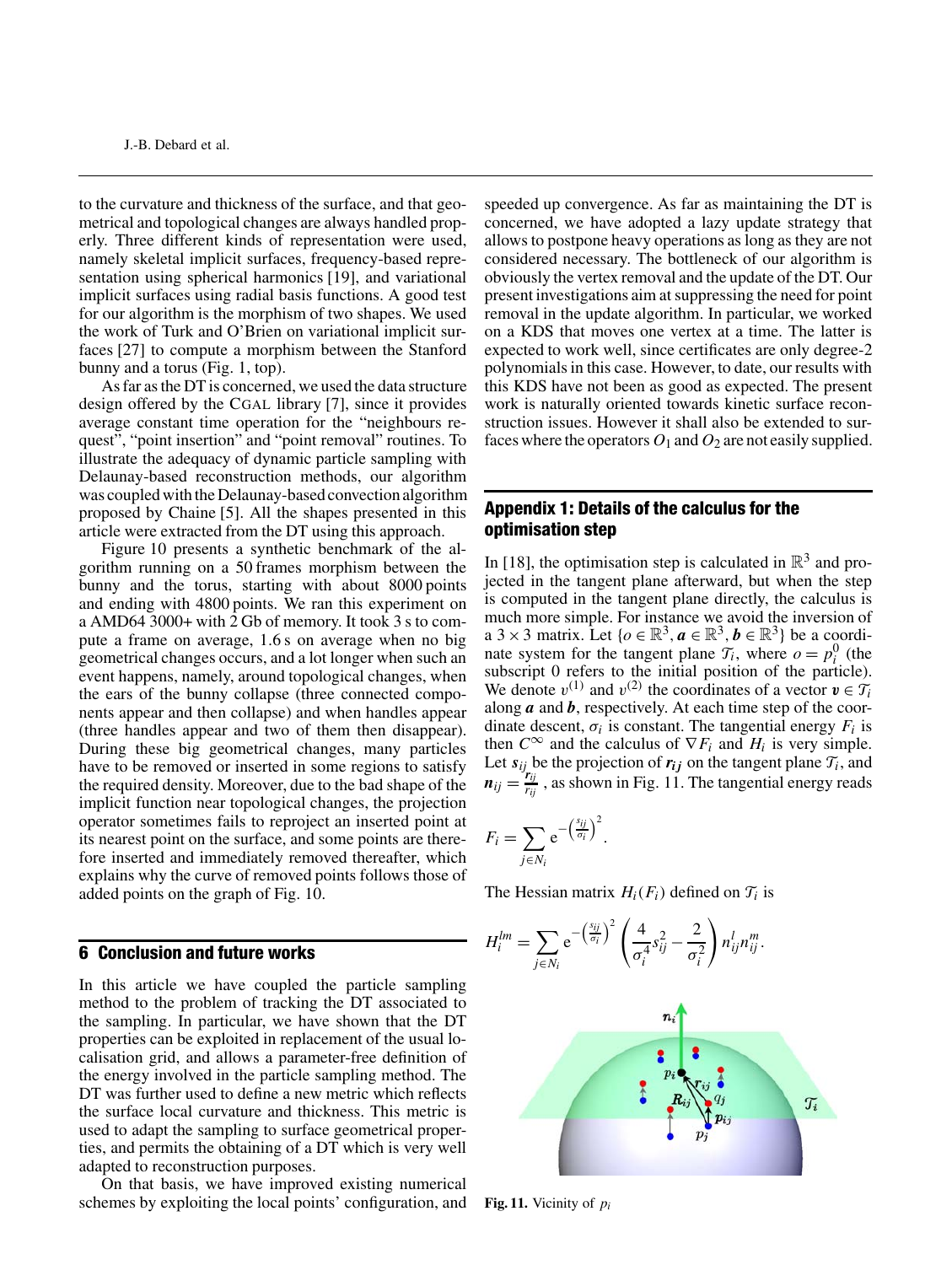The tangential energy gradient is

$$
\nabla F_i = -\sum_{j \in N_i} \frac{2}{\sigma_i^2} e^{-\left(\frac{s_{ij}}{\sigma_i}\right)^2} s_{ij}.
$$

The displacement  $h_i$  in  $\mathcal{T}_i$  therefore reads

$$
h_i = -\frac{1}{\tilde{H}^{11}\tilde{H}^{22} - (\tilde{H}^{12})^2} \begin{pmatrix} \tilde{H}^{22} & -\tilde{H}^{12} \\ -\tilde{H}^{12} & \tilde{H}^{11} \end{pmatrix} \nabla E_i
$$

and can be expressed as

$$
h_i = h_i^{(1)}\mathbf{a} + h_i^{(2)}\mathbf{b}.
$$

In practice, we do not use the Euclidean metric in the evaluation of  $h_i$ , but a modified metric instead (cf. Sect. 3.3.4).

## **Appendix 2: The Newton–Raphson method**

The Newton–Raphson scheme allows us to reproject a point on an implicit surface  $(f(X) = 0)$ ; it can be modified following the idea of the Levenberg–Marquardt

## method, with a mix between a good guess and a gradient descent:

## **Algorithm 4.** Newton–Raphson

```
Require: f \in C^1(\mathbb{R}^3) (implicit func.), p \in \mathbb{R}^3 and \epsilon \ll 1Ensure: \tilde{f}(p) < \epsilon (p is on the surface)
   let \lambda \leftarrow 1 \in \mathbb{R}while |f(p)| > \epsilon do
           let \tilde{p} \leftarrow p - f(p) \frac{\nabla f(p)}{(1+\lambda)\nabla f(p) \cdot \nabla f(p)}if |f(\tilde{p})| < |f(p)| then
                 p \leftarrow \tilde{p}\lambda \leftarrow \frac{\lambda}{10}else
                 λ \leftarrow 10λend if
   end while
   return p
```
**Acknowledgement** The authors wish to thank Mohammed Mousa for providing them with the code of his spherical harmonic decomposition [19]. This work was supported partly by the National Basic Research Project of China (No. 2006CB303102) and the Natural Science Foundation of China (No. 60673004, 60333010), and partly by the EROS3D project from the French Agence Nationale de la Recherche (ANR).

## **References**

- 1. Allègre, R., Chaine, R., Akkouche, S.: A flexible framework for surface reconstruction from large point sets. Comput. Graph. **31**(2), 190–204 (2007)
- 2. Amenta, N., Choi, S., Kolluri, R.K.: The power crust. In: SMA '01: Proceedings of the 6th ACM Symposium on Solid Modeling and Applications, pp. 249–266. ACM, New York (2001)
- 3. Borodachov, S.V., Hardin, D.P., Saff, E.B.: Asymptotics of best-packing on rectifiable sets. ArXiv Mathematical Physics e-prints (2006)
- 4. Cazals, F., Giesen, J.: Delaunay Triangulation Based Surface Reconstruction. Springer, Berlin Heidelberg New York (2006)
- 5. Chaine, R.: A geometric-based convection approach of 3-d reconstruction. In: Symposium on Geometry Processing, pp. 218–229. Eurographics Association, Aire-la-Ville, Switzerland (2003)
- 6. Cheng, H.L., Dey, T.K., Edelsbrunner, H., Sullivan, J.: Dynamic skin triangulation. In: SODA '01: Proceedings of the 12th Annual ACM-SIAM Symposium on Discrete Algorithms, pp. 47–56. Society for Industrial and Applied Mathematics, Philadelphia, PA (2001)
- 7. Computational Geometry Algorithms Library: http://www.cgal.org. Cited Nov. 2006
- 8. Crossno, P., Angel, E.: Isosurface extraction using particle systems.

In: VIS '97: Proceedings of the 8th Conference on Visualization '97, pp. 495ff. IEEE, Los Alamitos, CA (1997)

- 9. Dey, T.K.: Curve and Surface Reconstruction: Algorithms with Mathematical Analysis. Cambridge Monographs on Applied and Computational Mathematics. Cambridge University Press, New York (2006)
- 10. Edelsbrunner, H., Shah, N.R.: Triangulating topological spaces. In: SCG '94: Proceedings of the 10th Annual Symposium on Computational Geometry, pp. 285–292. ACM, New York (1994)
- 11. de Figueiredo, L.H., de Miranda Gomes, J., Terzopoulos, D., Velho, L.: Physically-based methods for polygonization of implicit surfaces. In: Proceedings of the Conference on Graphics Interface '92, pp. 250–257. Kaufmann, San Francisco (1992)
- 12. Guibas, L.: Kinetic Data Structures: State of the Art. Stanford University, Palo Alto, California, USA (2004)
- 13. Guibas, L., Russel, D.: An empirical comparison of techniques for updating Delaunay triangulations. In: SCG '04: Proceedings of the 20th Annual Symposium on Computational Geometry, pp. 170–179. ACM, New York (2004)
- 14. Hardin, D.P., Saff, E.B.: Discretizing manifold via minimum energy points. Notices Am. Math. Soc. **51**(10), 1186–1194 (2004)
- 15. Karkanis, T., Stewart, A.J.: Curvature-dependent triangulation of implicit surfaces. IEEE Comput. Graph. Appl. **21**(2), 60–69 (2001)
- 16. Levet, F., Granier, X., Schlick, C.: Fast sampling of implicit surfaces by particle systems. In: SMI '06: Proceedings of the IEEE International Conference on Shape Modeling and Applications 2006 (SMI'06), p. 39. IEEE, Washington, DC (2006)
- 17. Levet, F., Reuter, P., Schlick, C.: Anisotropic sampling for differential point rendering of implicit surfaces. J. WSCG 2005 **13** (2005)
- 18. Meyer, M.D., Georgel, P., Whitaker, R.T.: Robust particle systems for curvature dependent sampling of implicit surfaces. In: SMI '05: Proceedings of the International Conference on Shape Modeling and Applications 2005, pp. 124–133. IEEE, Washington, DC (2005)
- 19. Mousa, M., Chaine, R., Akkouche, S.: Direct spherical harmonics transform of a triangulated mesh. J. Graph. Tools **11**(2), 17–26 (2006)
- 20. Pauly, M., Gross, M., Kobbelt, L.P.: Efficient simplification of point-sampled surfaces. In: VIS '02: Proceedings of the Conference on Visualization '02, pp. 163–170. IEEE, Washington, DC  $(2002)$
- 21. Röch, A., Ruhl, M., Saupe, D.: Interactive visualization of implicit surfaces with singularities. Eurograph. Comput. Graph. Forum **16**(5), 295–306 (1997)